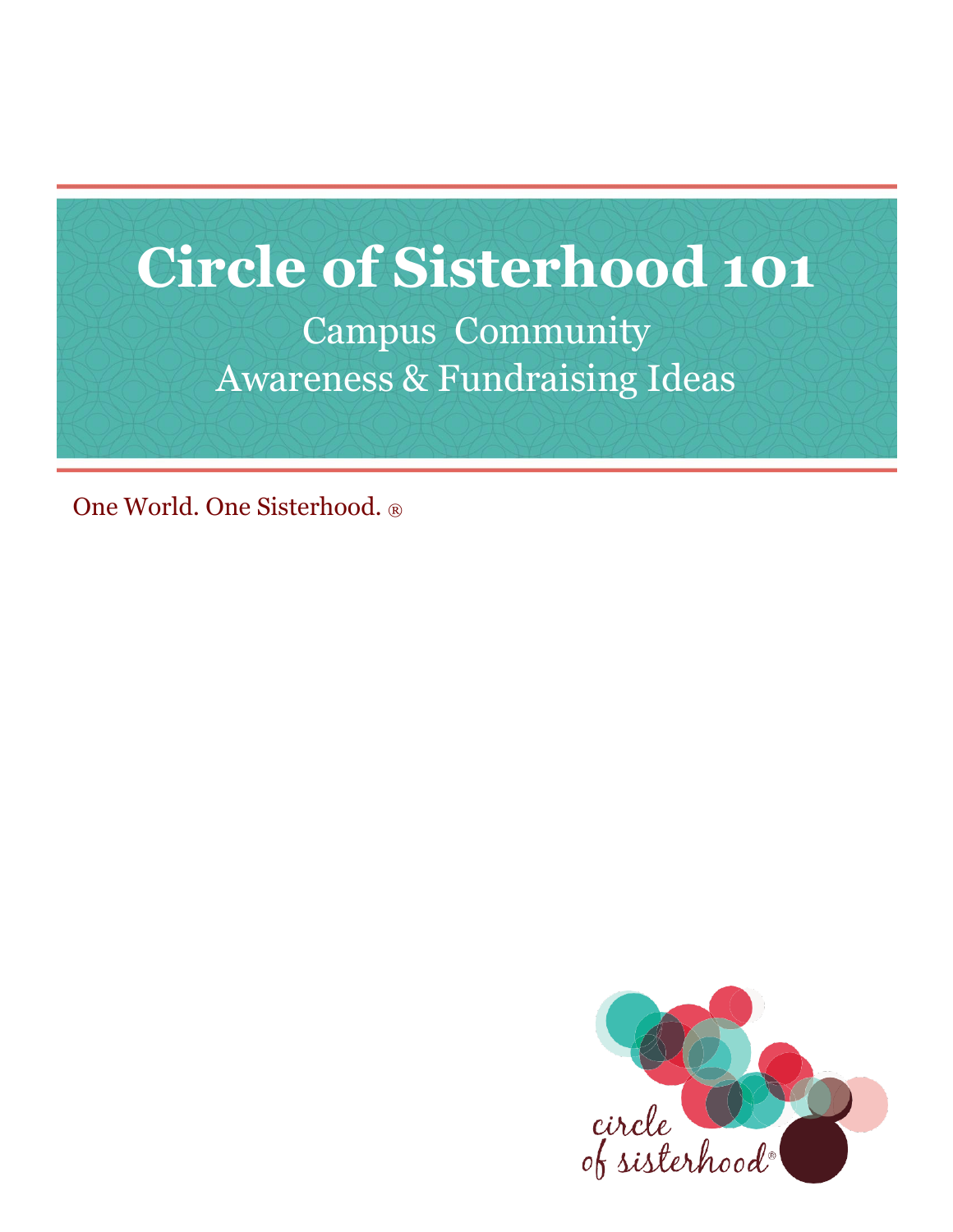#### **Awareness**

- o **Balloon Awareness:** Tie balloons (helium) around campus with stats about the global issues affecting girls and women. This will generate buzz. Perhaps compliment by tabling at the Union or a popular area on campus. Attach a note to the balloon inviting students to visit you at your table for a treat and to learn more information. You can find lots of stats and information on the [Raise Awareness page](https://circleofsisterhood.org/raise-awareness/) of our website.
- o **Support Academic Achievement:** During finals week and midterms, in an effort to help others appreciate their education when more than 100 million girls in the world are out of school, have sorority women troll the library and give treats to Greeks they find in letters studying. Promote on social media. Attach stats about the CofS to the treats.
- Greek Week philanthropic focus: If your Greek community raises money for philanthropic organizations during Greek Week, include or use Circle of Sisterhood as the cause of choice. During the week, host an event that creates awareness about the global issues affecting girls and women and how education is the answer. For example, on one of the evenings of Greek Week, invite the entire Greek community to view the documentary Girl Rising [\(https://shop.girlrising.com/collections/the-film\)](https://shop.girlrising.com/collections/the-film) and have aconversation.
- o **Create Awareness on Recognition Days:** Celebrate one of the recognition days below by raising awareness and funds for CofS using one of the many ways listed in this document. For example, challenge every sorority chapter on campus to conduct a postcard/letter writing campaign to ask friends and family to give \$13, which equates to the average cost of tuition for a girl in the developing world to attend school for one year. [Create an online fundraising](https://circleofsisterhood.networkforgood.com/projects/159572-help-remove-barriers-to-education) page for FREE for your event through our website to promote your campaign:
	- International Women's Day (March 8)
	- Circle of Sisterhood's Day of Giving (September 30)
	- International Day of the Girl (October 11)
	- Giving Tuesday (first Tuesday after Thanksgiving)

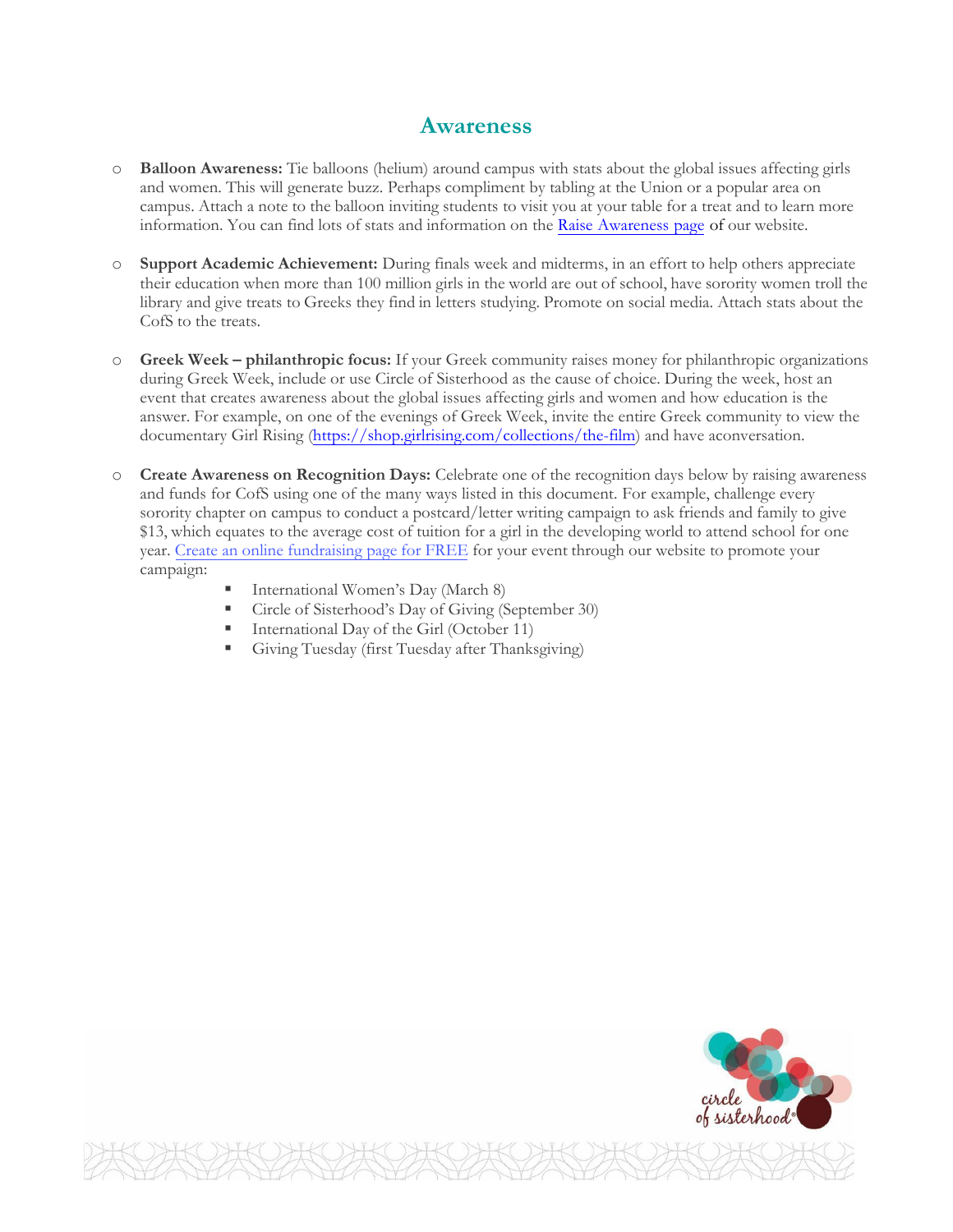# **Competitions**

We would prefer that you refrain from using the word "War" when hosting competitions on behalf of the Circle of Sisterhood. Many women *around the world are brutalized and oppressed as a result of war so the association can be inappropriate.*

- o **Talent Show:** Host a campus Talent Show and invite the community to the event. Contestants could be Greek students or children from a local organization or school. Ask for a donation of \$5 for admission and inform attendees about how their donation will remove barriers to education for girls.
- o **Dance Competition:** Partner with dance teams and clubs. Have each chapter form a team and include other Greek Councils in your event. \$45 a team to enter. \$5 to attend.
- o **Cupcake Challenge:** Have a bake off between chapters and see who sells the most baked goods. Or challenge all chapters to include items in the bake sale that are circular. Have napkins printed with CofS facts to pass out with your baked goods to help spread awareness.
- **Penny Challenge:** A friendly competition between chapters to see who can raise the most money. Have each chapter decorate a large can or jar and display the containers in a popular area on campus. Pennies earn points, but silver coins and paper bills will give you negative points. Create a banner with facts about the global crisis in girls' education to accompany your display.
- o **Field Day:** Plan a field day with relay races, organize teams and brackets. \$50 per team to enter.
- o **Sporting Event/Tournament:** \$10 fee to play in a casual game or host a tournament between 2 sororities and/or fraternities. Consider activities like volleyball, cornhole, flag football, etc.
- o **Karaoke Night:** Host a Karaoke Night and ask faculty members to serve as judges. Pay to sing your favorite song, pay not to have to sing, or pay to make someone else sing.
- o **Trivia Night:** Host a few rounds of trivia with unique categories. Include a category about CofS or girls' education. Have teams compete to win a prize. \$50 a team.
- o **Spelling Bee:** Organize a spelling bee and invite all sorority and fraternity members. Add to the rules that a donation of \$5 will be made for each word spelled wrong.
- o **Venmo Challenge:** Challenge each sorority member to donate to CofS through Venmo. Simply search for @circleofsisterhood in the Venmo app, use a unique hashtag in the memo to identify your campus/chapter, and send an email to Annie Labo at <u>[annie@circleofsisterhood.org](mailto:annie@circleofsisterhood.org)</u> with the dates of your challenge for tracking purposes.

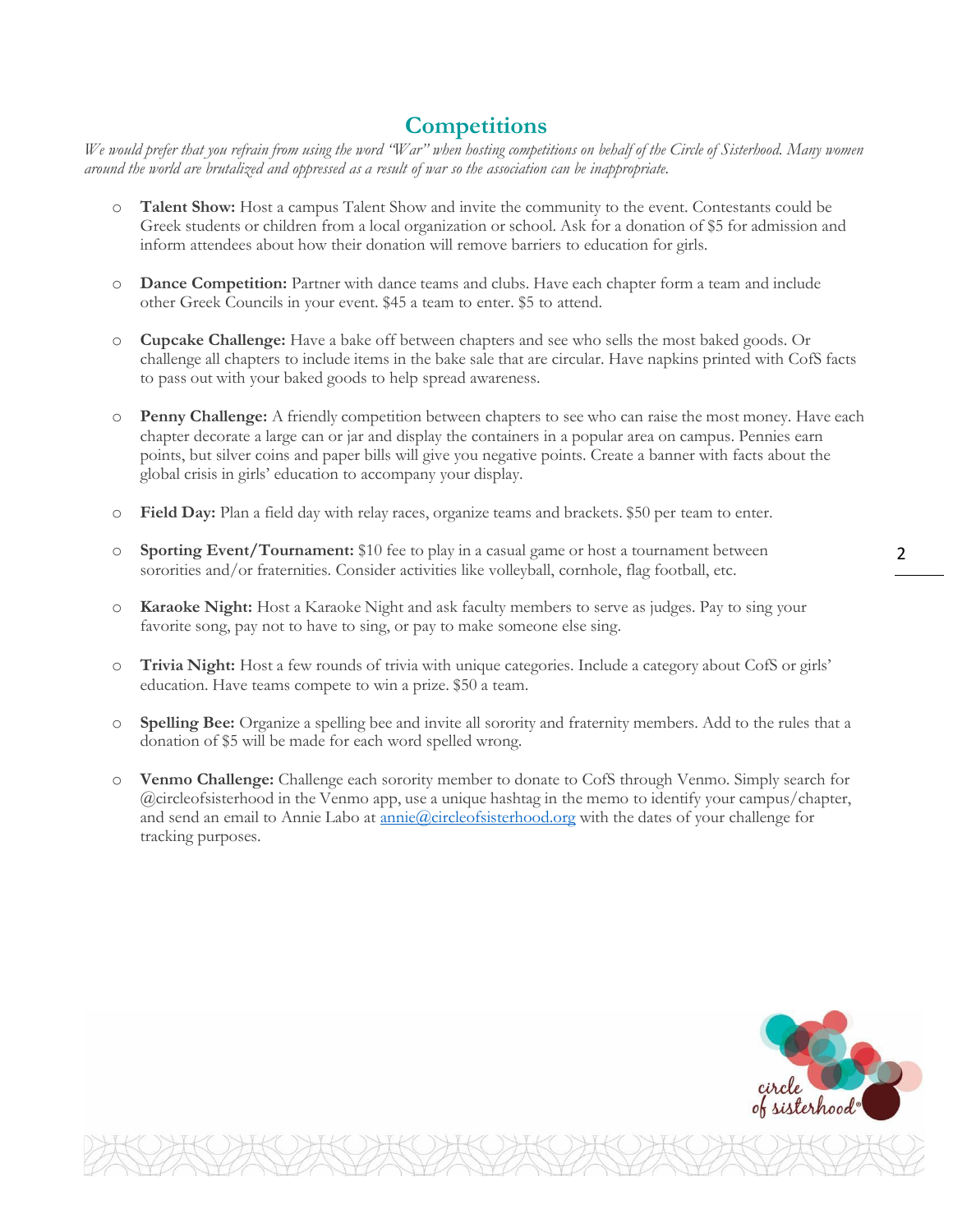# **Profit Shares**

*If a donation will be made on behalf of your sorority community, please ask that your campus name is identified so we can give credit to your sorority community.*

- o **Restaurant Fundraiser:** Establish a partnership with a local restaurant, yogurt shop, etc. within walking distance of campus to designate a night when a percentage of any food purchased by a Greek in letters is donated to the Circle of Sisterhood – a 501c3 charity. If most Greeks are housed on your campus, choose a night when chapter houses don't serve dinner.
- **Brothers for Sisters:** Ask the IFC to match your donation or host a fundraiser together. Encourage the fraternity men on your campus to get involved in this cause with you. Partner with them on events. Why? Because the oppression of women worldwide will not end until men are significantly involved and understand the issues.
- o **Fashion Show for a Cause & Trunk Show:** Partner with campus fashion club/merchandising majors. \$5 entry fee. Chapter presidents of all the fraternities and sororities could be models. After the models have worked the catwalk, host a trunk show with a local retailer and ask them to donate a percentage of the proceeds.
- o **Bracelet/Jewelry Party:** Work with a company that sells jewelry to support women in poverty (Kendra Scott, Pura Vida). Or buy supplies from a craft store to host your own jewelry making party. Make CofS bracelets with beads representing the colors of each chapter on your campus.
- o **Athletic Department:** Ask for a percentage of the ticket sales be donated to the Circle of Sisterhood for one game and host an info booth during that game. The women's athletic programs are a great choice to support!
- o **Carnival:** Host a carnival with games, bounce houses, face painting, and other activities. Work with a local entertainment company. Sell wristbands or tickets with a percentage of the proceeds being donated to CofS.
- o **Concert for a Cause:** Find a local band and ask them to profit share one of their shows.
- o **Yoga for a Cause:** Reach out to a local yoga studio to host a class on campus. Split the proceeds.

### **Recruitment**

- o **Teach PNMs about Philanthropy**: The easiest thing for a sorority community to do would be to ask new members to donate \$1-2 to help girls go to school. Market your efforts as a community having a global impact - together - by putting information in your recruitment registration materials about Circle of Sisterhood. During recruitment orientation or a philanthropy round, consider sharin[g our video.](https://youtu.be/NQMasYJo13U) Let them know that Circle of Sisterhood removes barriers to education and is a compliment to amazing domestic work of sorority women. Tie into the values of all of our Founders – Sisterhood, Service, and Education.
- o **Recruitment Kick Off:** Host a pizza/spaghetti/etc. dinner to kick off recruitment work week and invite all sorority women. Collect \$2 at the door to help girls go to school and share a few of our videos from our YouTube channel: <https://www.youtube.com/user/circleofsisterhood1/videos>

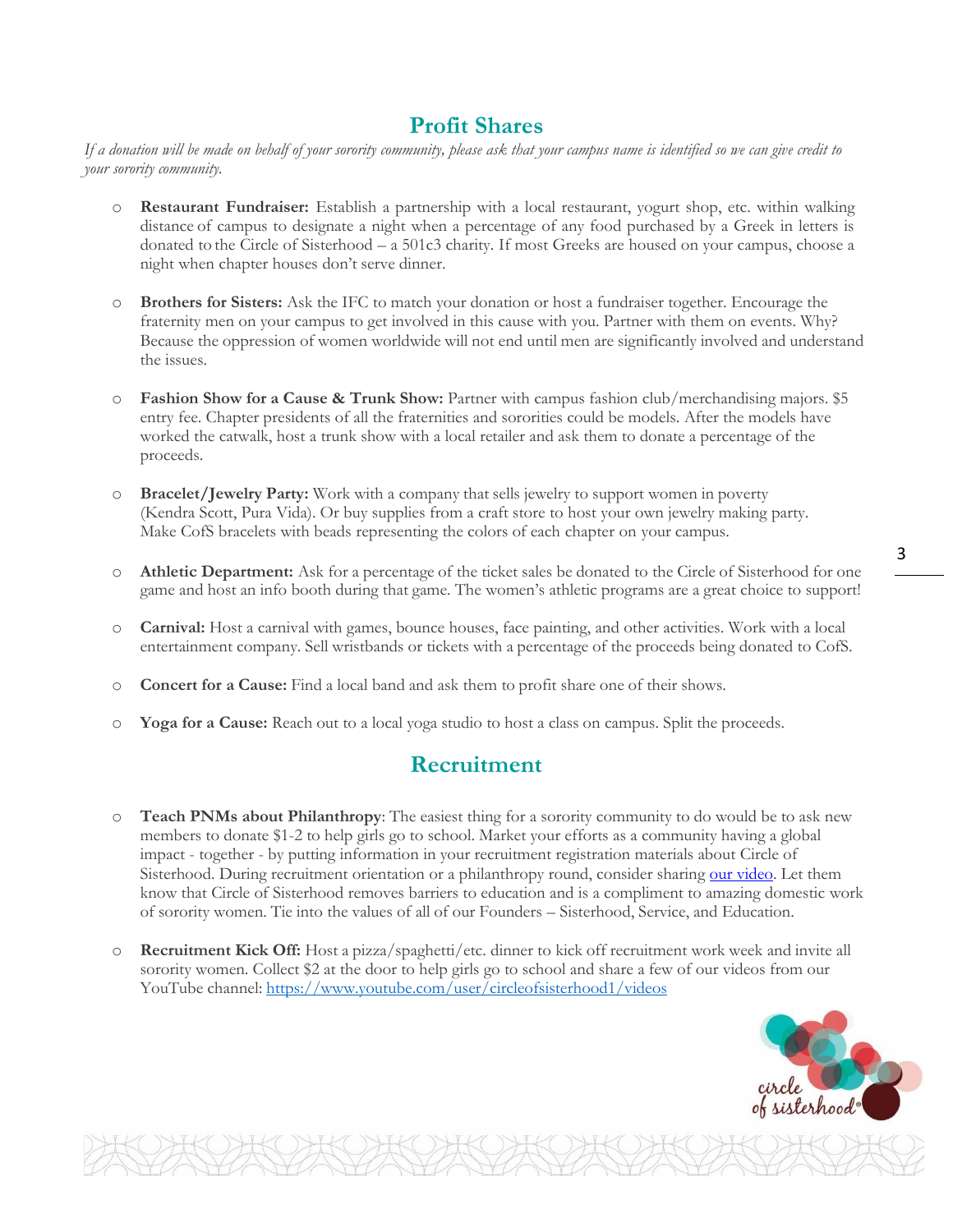#### **Sales**

- o **T-Shirts:** We know how Greeks love t-shirts sell one with proceeds benefiting the Circle of Sisterhood! You can work with one of our officially licensed vendors. Before purchasing from a vendor, investigate whether the vendor is licensed to use CofS trademarks by visiting this link: <https://greeklicensing.com/clients/circle-of-sisterhood-foundation/10885/search> Or if you want to workwith a local vendor who is not licensed, please ask them to get licensed. For information on becoming a licensed vendor of the Circle of Sisterhood, please be sure your service provider contacts Melissa Jean- Baptiste, Affinity Consultants, [melissa@affinity-consultants.com.](mailto:melissa@affinity-consultants.com) All official vendors are screened for highquality, appropriate products, and good customer service.
- o **Grams:** Use baked goods or handmade notes to help students recognize each other on a special day. Examples: Valentine's Day (Sweetheart Grams), Halloween (Boo Grams), St. Patrick's Day (Lucky Grams),etc. Ask for a \$1-\$2 donation for a gram and to have it delivered.
- **Warm** Up or Cool Down: Sell hot cocoa/coffee on cold days or popsicles/ice cream on hot days. Pass out asmall card with stats about CofS with each item you sell or have facts printed on napkins to help raise awareness.
- o **Tailgate Treats:** Work with the Athletic Department to have a table selling treats at tailgates or outside the stadium before games.
- o **Raffle/Reverse Raffle**: Sell raffle tickets for popular products or the latest gadget at your next campus-wide event. Ask a local retailer to donate the raffle item. 4
- o **Bingo Night:** Host a bingo night and invite other student organizations and Greek Councils to be involved. Sell bingo cards for \$2 each and have prizes donated from local businesses.
- **Benefit Dinner:** Host a benefit dinner for CofS. Sell tickets for \$10. Include a silent auction and ask local businesses to donate items for the auction. Or host a CofS speaker and educate your community on girls' education.
- o **Buttons/Stickers for a Cause:** Order CofS buttons or stickers to sell to create awareness and raise money. (See T-shirts above for information on ordering from a licensed vendor.)
- o **Dress Down Pass:** Allow chapters/councils to sell members/delegates a Dress Down Pass for \$5. The pass will allow them to "dress down" to meetings.
- Golf Cart Rides: Chauffeur students and staff around campus for donations and start a conversation about CofS with your passengers.

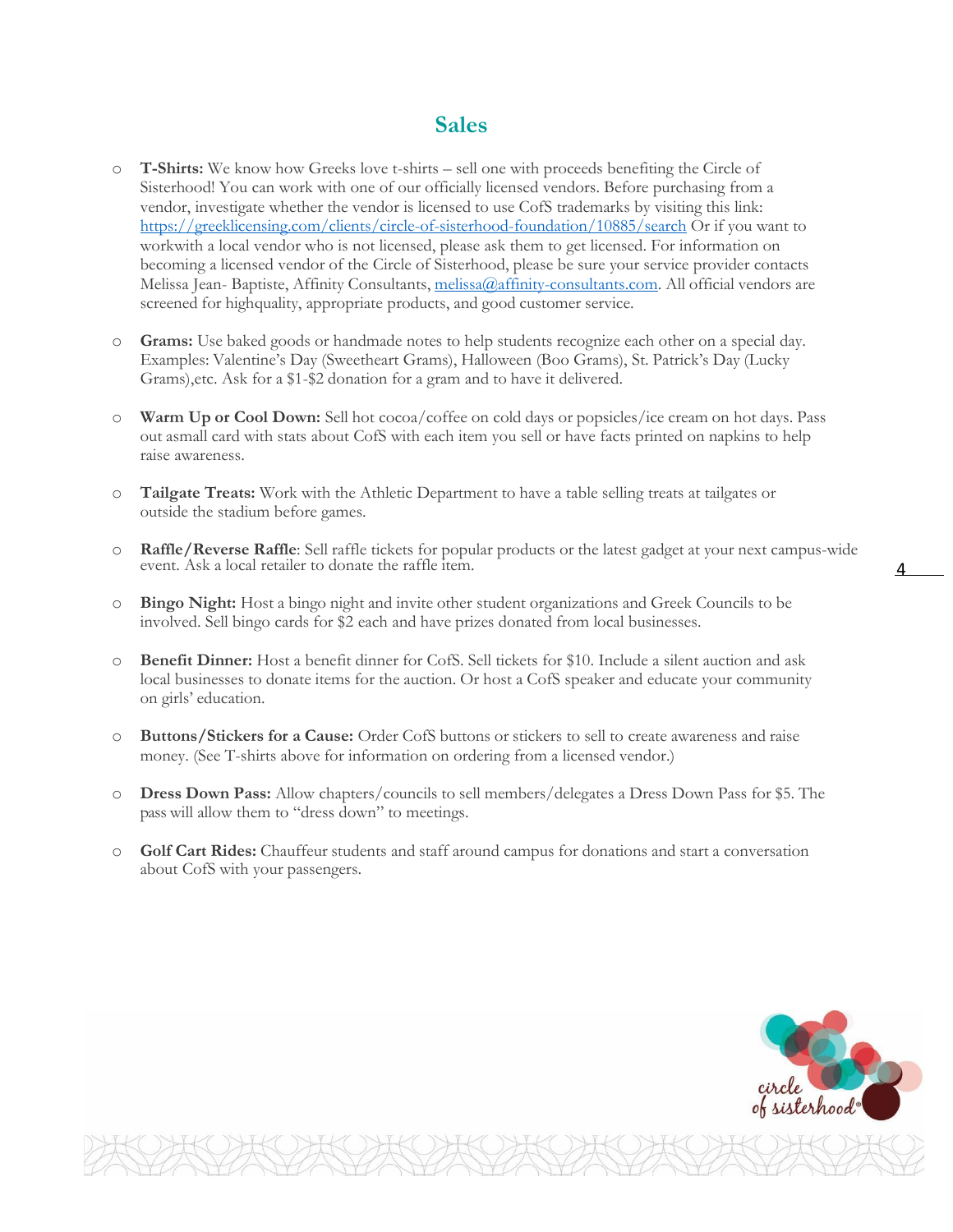# **Sisterhood Events**

- o **Circle of Sisterhood Week:** Identify one week of your academic year as Circle of Sisterhood Week. Host a couple of activities where all sorority women on campus participate; assign Sister Sororities to show appreciation to each other throughout the week; plan events to help build community; host fundraisers; Girls Movie Night, etc.
- o **Inspiring Women Night:** Have a note writing event with snacks and door prizes. Inform women in attendance about our cause (use videos from [our YouTube channel\)](https://youtu.be/NQMasYJo13U) and then encourage them to each write 2 or 3 personal notes/emails/text messages to other women who have inspired them or helped them with their education. In the notes, have them ask that person to help girls go to school around the world by donating \$20 or similar amount. (Examples: mothers, grandmothers, aunts, teachers, advisors, counselors, mentors, etc.) [Set up a campaign through our](https://circleofsisterhood.networkforgood.com/projects/159572-help-remove-barriers-to-education) website to make it easy for note writers to tell their mentors where to donate. This page can be customized to yarevent and all donations are tax deductible.
- Partner with Local Alumnae: Host events with local area alumnae organizations (alumnae chapters/clubs, Alumnae Panhellenics, etc.) This is a meaningful way to engage all area alumnae in the important work you are doing.
- o **Junior Panhellenic Involvement:** If you have one, find creative ways to get your Junior Panhellenic involved in creating awareness about the cause and fundraising for CofS. This is a great way to tap into emerging Panhellenic leaders.
- o **Punch N Brunch:** Host a self-defense class for women on campus followed by brunch. Proceeds go to CofS. Take the opportunity to talk about the oppression women face around the world and how you are supporting the Circle of Sisterhood to uplift women from oppression through education.
- **Movie Night:** Host an indoor or outdoor movie night with snacks. Collect \$2 from each sorority woman who attends and encourage them to invite a fellow sister. Select a 'girl power' movie to watch.
- o **Girls Night In:** Host a Girls Night In by showing [our video.](https://youtu.be/NQMasYJo13U) Then have an evening of fun games (minute to win it games, board games, card games, etc.) or crafts. Ask for a donation of \$5 to attend.

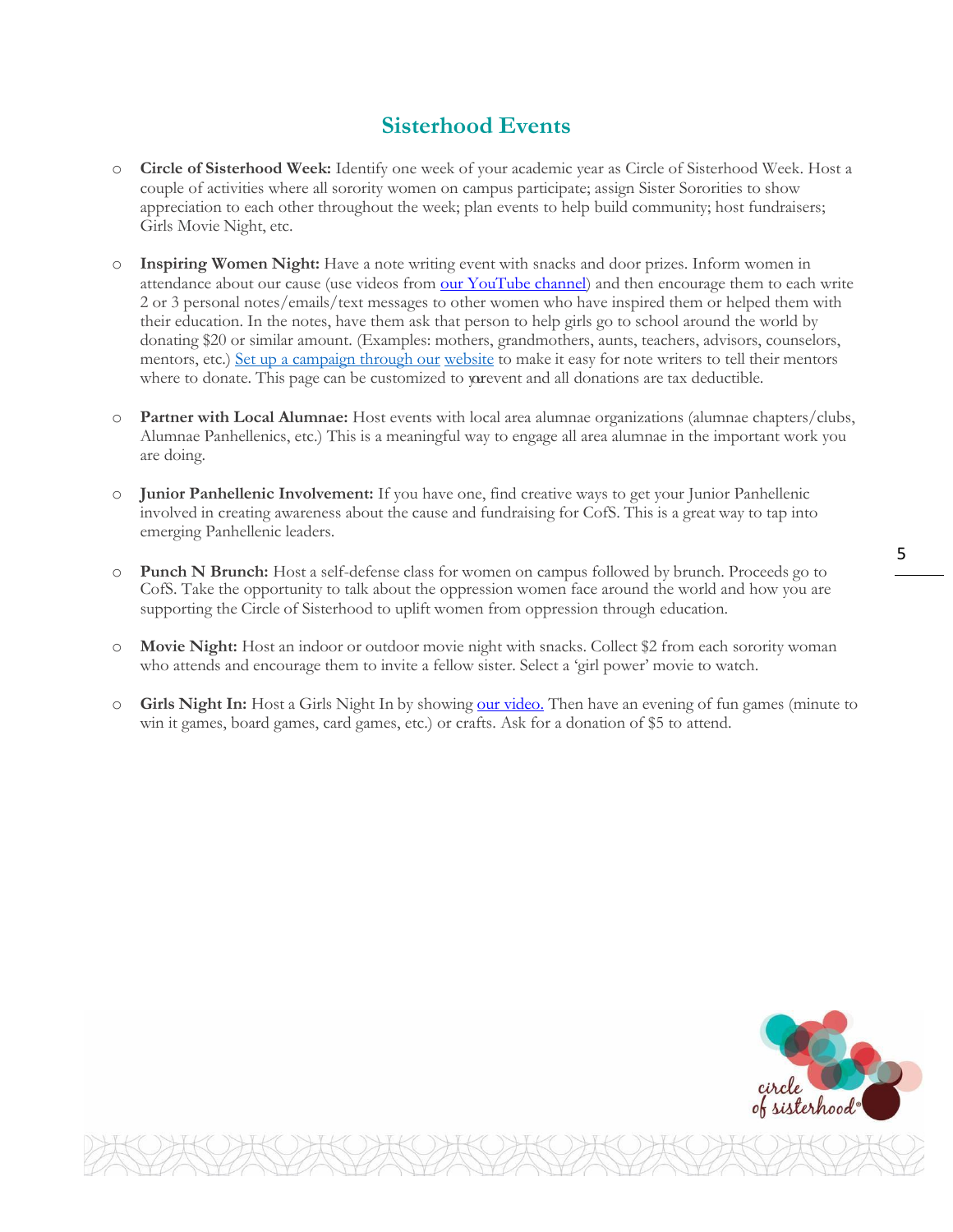# **Tabling**

- o **Circles for Education:** Use colored cardstock to make cut-out circles (think CofS logo) that say "I support the Circle of Sisterhood," "I support girl's education," or another meaningful message like "Education is important to me because…". Allow people to write their name on the circle or answer the prompt after you share tell them about why it is so important to remove barriers to education for girls and women. Then, post the circles in a visible place on campus (Student Union, Library, Greek Life office, etc.) and be ready to ask for a donation. This is a great way to raise money and create a visual on campus.
- **Change for Change:** Can shake around campus collecting spare change--it is amazing how it can add up! Pass out a postcard or sticker to everyone who donates with a fact about girls' education. Or collect change from everyone who visits your table and be sure to share what the money will do. For example, the following figures equate to averages:
	- \$4 can provide her with lunch for an entire school year
	- \$7 can purchase a girl a set of textbooks
	- \$13 can purchase her tuition for a year
	- \$29 can put her in a new school uniform
- o **Reward Good Grades:** Any Greek who comes to your table s you an A or B on an exam/paper/project, gets a free treat/bookmark/button etc. Add a stat about the CofS to the items you passout.
- o **"Give Me Five" Campaign:** Instead of spending \$5 on coffee, ask individuals to donate \$5 to the Circle of Sisterhood. Use social media to promote the campaign and collect donations using Venmo. 6
- o **"Lend a Hand" Campaign:** Set up a table in a busy area on campus with a blank banner. Invite visitors to "lend a hand" and learn about the CofS. Have them make a handprint on the banner to show their support. Include a can/jar to collect donations. Then hang the banner in a popular area on campus.